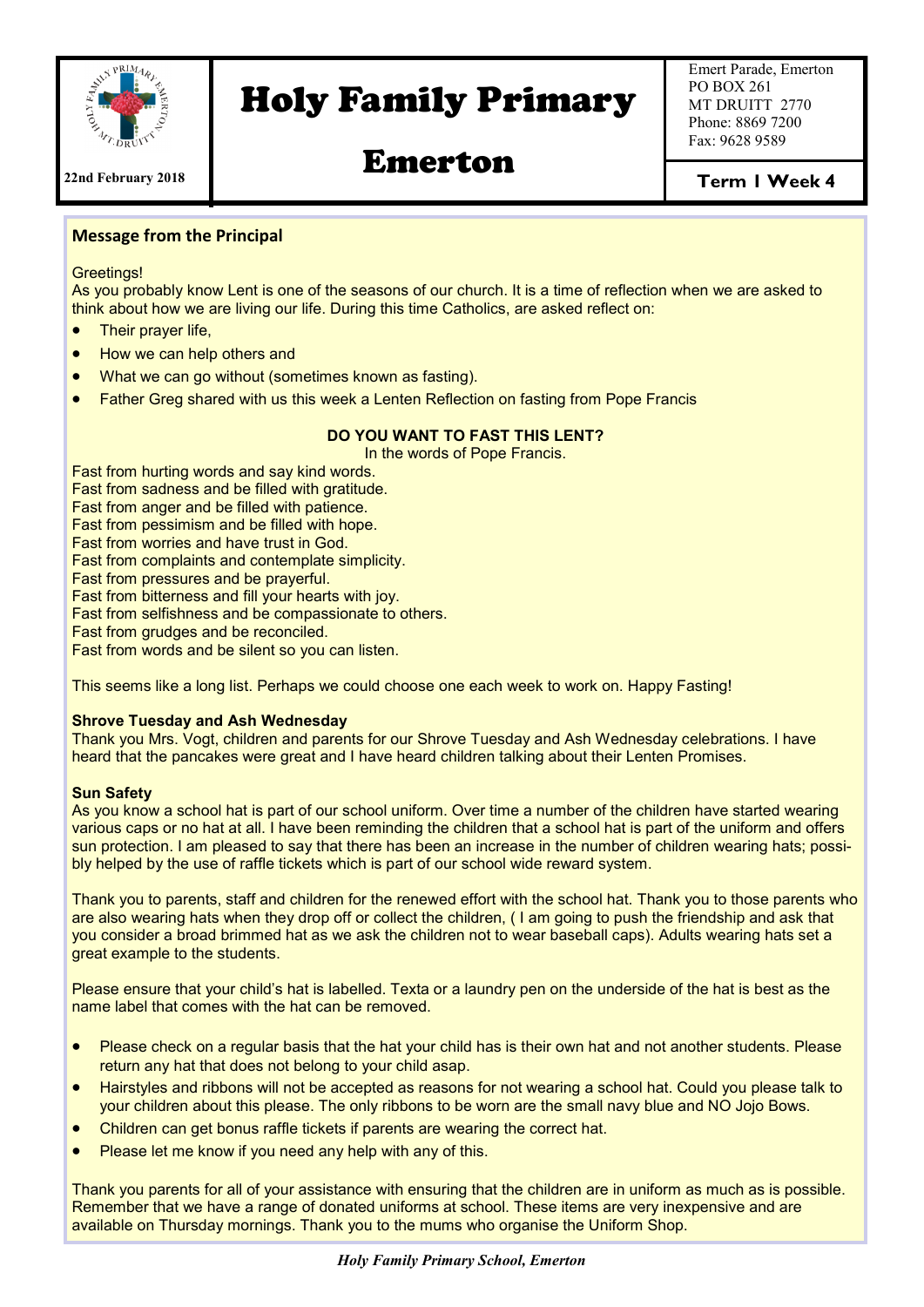

#### *Continued from pg. 1*

#### **Zone Swimming Carnival**

Well done to our three Zone competitors Alexis Munoz, Peyton Bowden and Tahlia-Ruth Broomham who competed at the Zone Carnival last Friday.

Congratulations to Peyton and Tahlia-Ruth who made it through to the Diocesan carnival Thank you parents, Miss Wheeler, Mr. Battikah, Miss. Vogt for all of the assistance with the organisation for the carnival.

#### **NRL Clinic**

The children have probably told you that we had an NRL clinic last Friday. From all accounts it was a great day. Thank you Miss. Wheeler for organising the day.





#### **Intervention Programs at Holy Family.**

Currently we have a number of staff training as intervention specialist teachers.

Numeracy (a Yr. 1 program) - Miss. Leano and Mr. Oxley.

Reading Recovery (a Yr. 1 program)- Miss Mackay. Miss. Dobrucki, Mrs Slatford and Mrs. Lal are also continuing their Reading Recovery work.

R3 (a primary based program) - Mr. West and Mr. Fletcher.

Mrs. Alonzo and Mr. Battikah will also be taking Numeracy intervention classes.

Thank you to these teachers for the extra time and effort that is being invested in learning at Holy Family. We have more staff training in other programs in the next few weeks. I will let you know about them in the next newsletter.

#### **Breakfast Club.**

We have a small number of parents who run our Breakfast Club on Monday, Wednesday and Friday mornings. We need to be able to run breakfast on Tuesday and Thursday mornings as well, however, we do not have sufficient volunteers. Are you able to assist on any day? Please let me know or the office if you are able to assist. The children will also appreciate your help.

Best wishes,

John Spradbrow

## *Seeking a Green Thumb*

group or crilidren and held in the mornings before schoor e.g. 8.30-9am<br>role would involve guiding the children in establishing and maintaining A few years ago we had a regular gardening group for children who enjoy looking after our environment. We are wondering if there is a grandparent who might be interested in assisting these children. It would be a small group of children and held in the mornings before school e.g. 8.30-9am. The

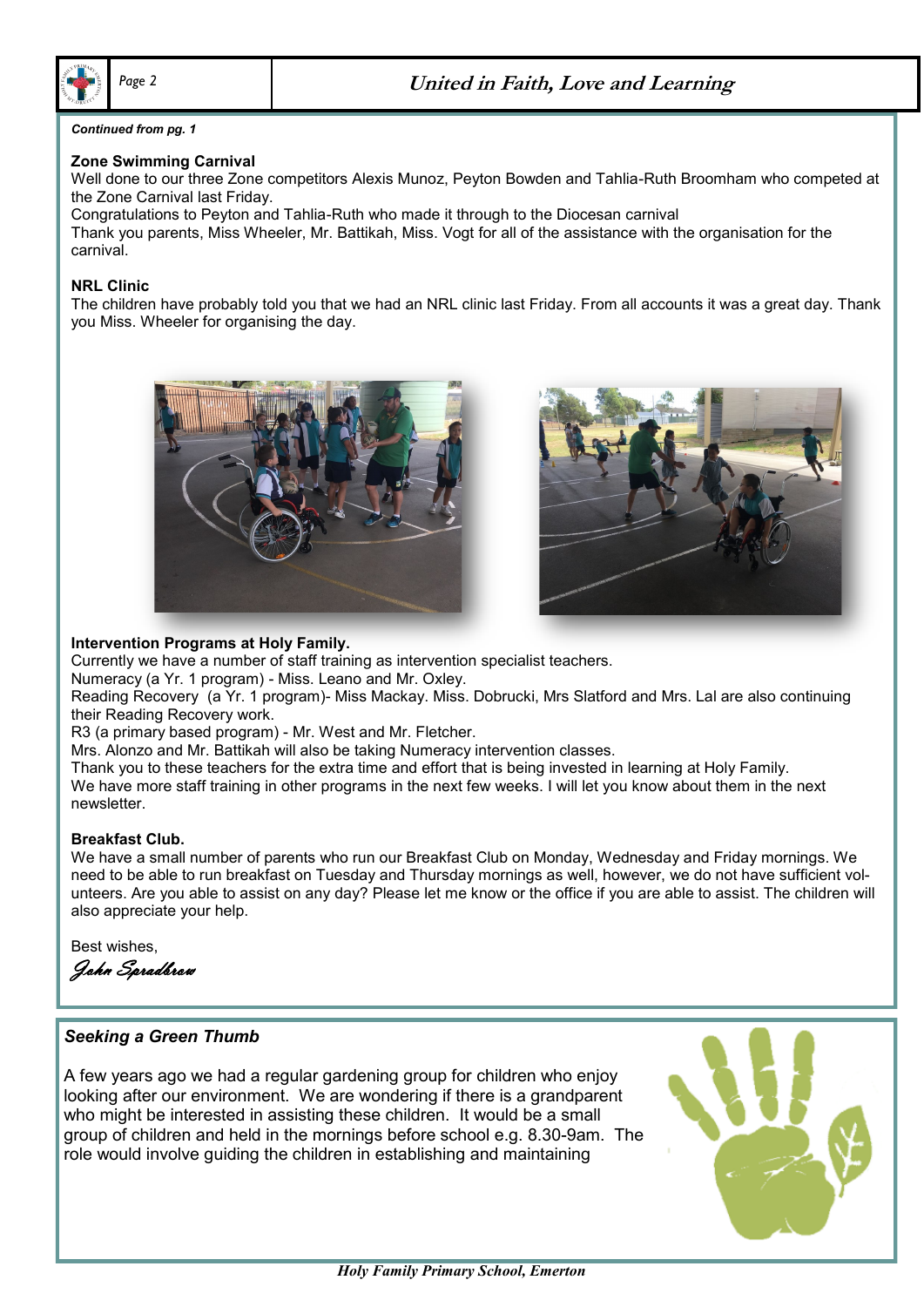# *Holy Family Rewards*

Last week we launched our Holy Family School Reward system in which children have been receiving raffle tickets for positive behaviours. This may be showing they are learners, they are safe or being the face of Jesus in our school. On Friday the following children won the raffle draw in their class:

| Week 1<br><b>Class</b> | Name            |
|------------------------|-----------------|
| <b>KM</b>              | Juna            |
| KΑ                     | Vincent         |
| 1 <sub>DM</sub>        | Kai-la          |
| 1F                     | Thai            |
| 2J                     | Hailey          |
| 2D                     | Mizuki          |
| 3A                     | Kaia Tewake     |
| 3L                     | Kyle Eastwood   |
| 4C                     | Marybella       |
| 4L                     | Jasmine         |
| 5V                     | Mia Duncan      |
| 5F                     | Peyton          |
| 6V                     | Mary Anyuon     |
| 6W                     | Annabella Hanna |

Congratulations to these winners who received a Zooper Dooper.

Also congratulations to the children in Year 3A who received the most tickets across the whole school. Their reward is free time to do an activity of their choice.

Let's see who can receive this week's rewards. Good luck!